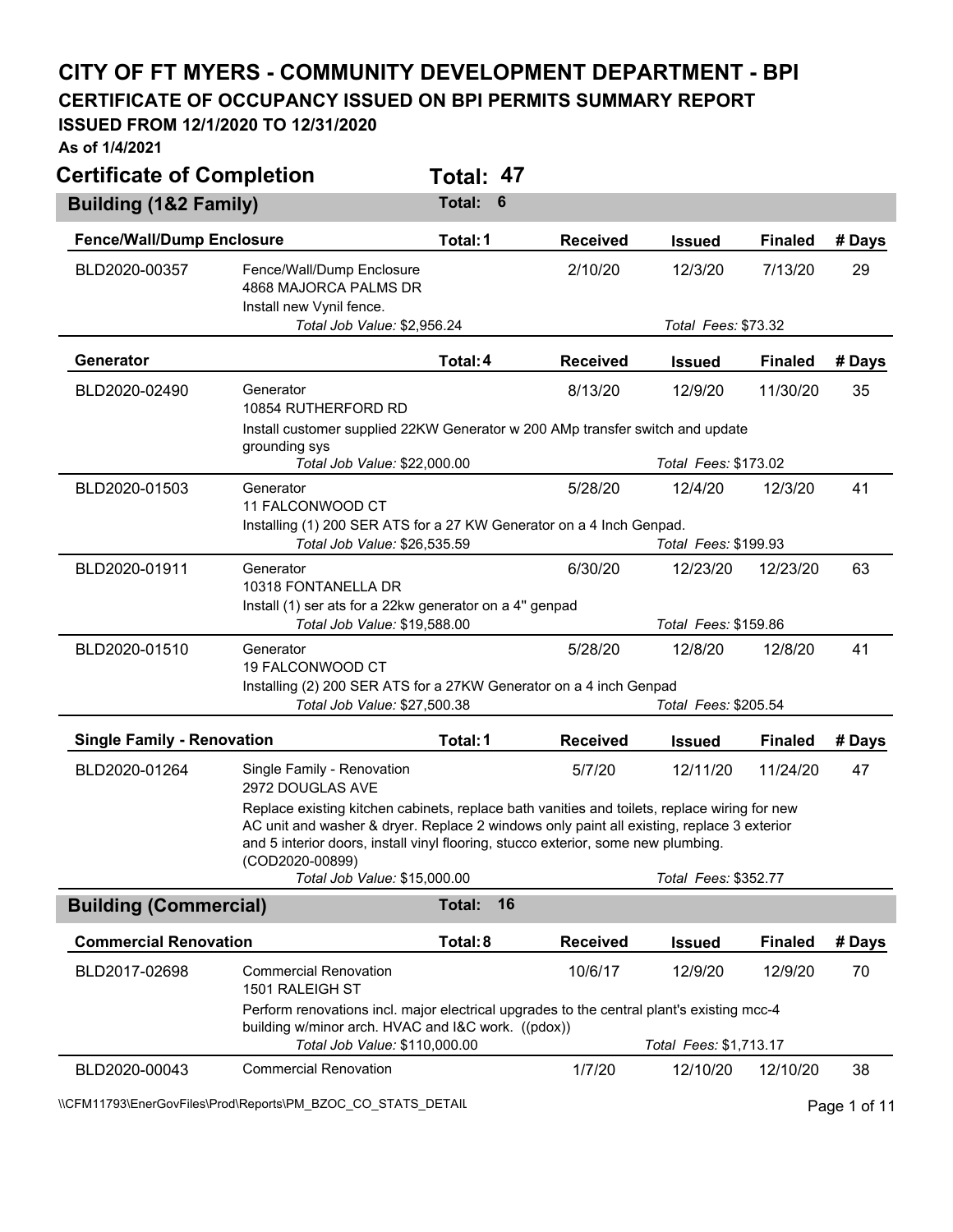|                                 | \\CFM11793\EnerGovFiles\Prod\Reports\PM_BZOC_CO_STATS_DETAIL                                                                                                                                                                        |                        |                                  |                | Page 2 of 11 |
|---------------------------------|-------------------------------------------------------------------------------------------------------------------------------------------------------------------------------------------------------------------------------------|------------------------|----------------------------------|----------------|--------------|
|                                 | replace existing storefront door size for size<br>Total Job Value: \$5,000.00                                                                                                                                                       |                        | Total Fees: \$61.68              |                |              |
| BLDC-000048-2020                | Windows/Doors<br>3610 BROADWAY                                                                                                                                                                                                      | 10/23/20               | 12/10/20                         | 12/10/20       | 19           |
| <b>Windows/Doors</b>            | Total: 5                                                                                                                                                                                                                            | <b>Received</b>        | <b>Issued</b>                    | <b>Finaled</b> | # Days       |
|                                 | Install (1) accordion shutter ((PDOX))<br>Total Job Value: \$1,850.00                                                                                                                                                               |                        | Total Fees: \$134.25             |                |              |
| BLD2016-02787                   | Shutter<br>10124 COLONIAL COUNTRY CLUB E                                                                                                                                                                                            | 8/10/16                | 12/9/20                          | 8/26/16        | 7            |
| <b>Shutter</b>                  | Total: 1                                                                                                                                                                                                                            | <b>Received</b>        | <b>Issued</b>                    | <b>Finaled</b> | # Days       |
|                                 | 1421 COLONIAL BLVD<br>T-Mobile Propose to upgrade existing equipment at existing Cell Tower.<br>Total Job Value: \$12,000.00                                                                                                        |                        | Total Fees: \$855.21             |                |              |
| BLD2020-02862                   | Total Job Value: \$30,000.00<br>Radio/TV Antenna/Satellite Dish                                                                                                                                                                     | 9/14/20                | Total Fees: \$489.68<br>12/29/20 | 12/2/20        | 22           |
| BLD2019-00156                   | Radio/TV Antenna/Satellite Dish<br>3601 COLONIAL CT<br>Upgrade existing equipment at cell tower                                                                                                                                     | 1/15/19                | 12/30/20                         | 12/30/20       | 435          |
| Radio/TV Antenna/Satellite Dish | Total: 2                                                                                                                                                                                                                            | <b>Received</b>        | <b>Issued</b>                    | <b>Finaled</b> | # Days       |
|                                 | Adding an office on the lounge room. See COD2019-04880<br>Total Job Value: \$20,000.00                                                                                                                                              |                        | Total Fees: \$482.50             |                |              |
| BLD2020-00416                   | <b>Commercial Renovation</b><br>3600 WORK DR #- D                                                                                                                                                                                   | 2/13/20                | 12/18/20                         | 12/18/20       | 134          |
|                                 | interior renovations new offices, new flooring/painting<br>Total Job Value: \$250,000.00                                                                                                                                            | Total Fees: \$1,418.87 |                                  |                |              |
| BLD2020-00608                   | <b>Commercial Renovation</b><br>2562 COLONIAL BLVD                                                                                                                                                                                  | 3/2/20                 | 12/29/20                         | 12/29/20       | 39           |
|                                 | Interior work consisting of metal studs drywall paint, Minor electric relocation of existing<br>fixtures, min.HVAC rebalancing system.<br>Total Job Value: \$49,000.00                                                              |                        | Total Fees: \$285.65             |                |              |
| BLD2020-02923                   | <b>Commercial Renovation</b><br>2075 DR MARTIN LUTHER KING JR                                                                                                                                                                       | 9/18/20                | 12/23/20                         | 12/23/20       | 25           |
|                                 | Add new tenant 1 hr separation wall and install 4 exterior, non fire rated doors<br>Total Job Value: \$4,000.00                                                                                                                     |                        | Total Fees: \$210.00             |                |              |
| BLD2020-01180                   | <b>Commercial Renovation</b><br>4218 CLEVELAND AVE                                                                                                                                                                                  | 4/28/20                | 12/21/20                         | 12/21/20       | 153          |
|                                 | Renovation of existing bathrooms to meet ADA requirements to include: new water and<br>waste lines, new plumbing fixtures, new casework, related electrical & HVAC work, and<br>interior finishes.<br>Total Job Value: \$282,915.00 |                        | Total Fees: \$2,005.30           |                |              |
| BLD2019-01829                   | <b>Commercial Renovation</b><br>2480 THOMPSON ST                                                                                                                                                                                    | 6/6/19                 | 12/15/20                         | 12/15/20       | 229          |
|                                 | 2411 PALM AVE<br>Replace existing boarded up window openings with block and sttucco and new windows.<br>Total Job Value: \$30,000.00                                                                                                |                        | Total Fees: \$180.31             |                |              |
| BLD2020-01798                   | <b>Commercial Renovation</b>                                                                                                                                                                                                        | 6/18/20                | 12/4/20                          | 12/4/20        | 88           |
|                                 | 2751 JACKSONVILLE ST<br>install overhead door REVISION, Putting wall back NO DOOR<br>Total Job Value: \$7,500.00                                                                                                                    |                        | Total Fees: \$134.25             |                |              |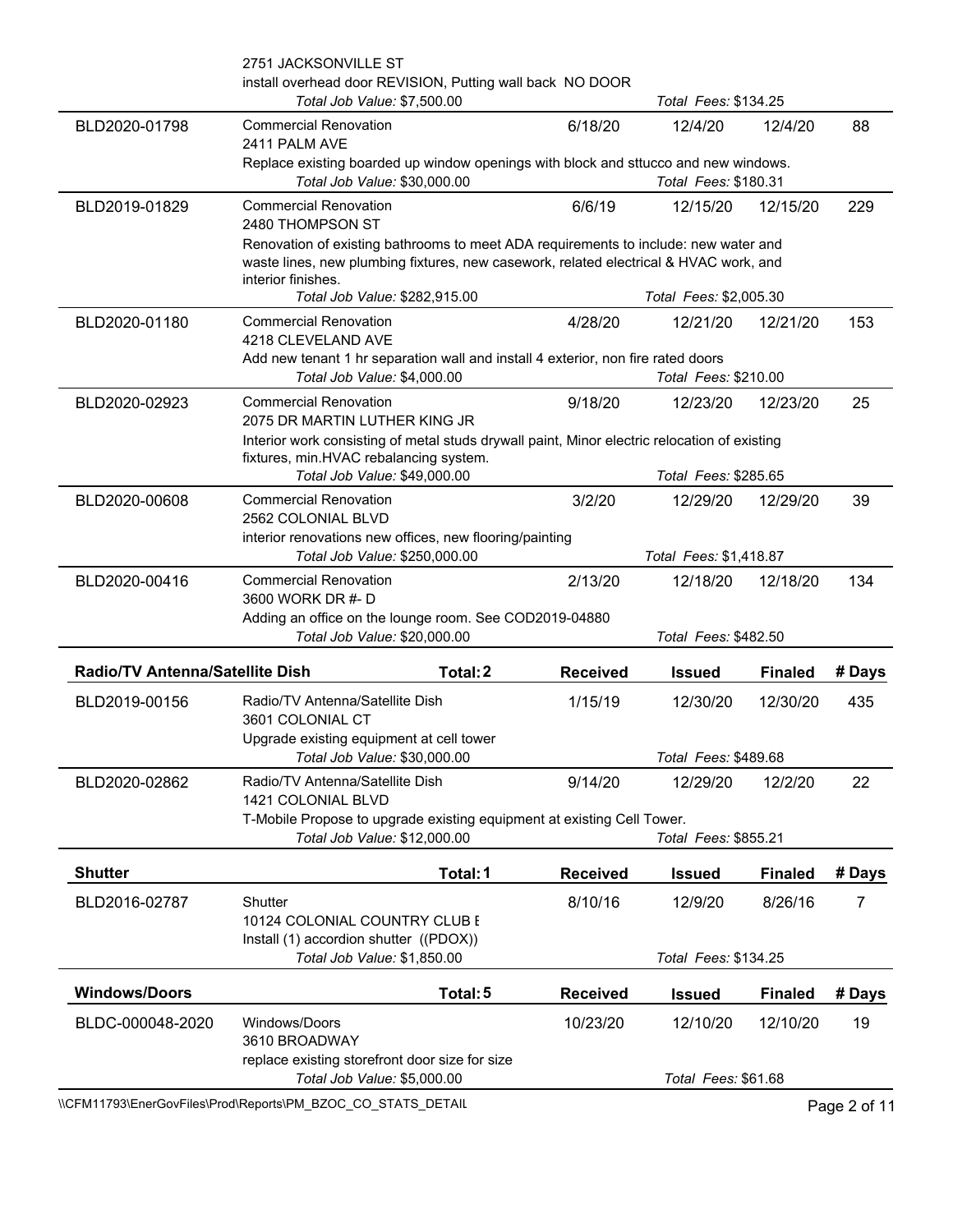| BLD2020-02950                              | Windows/Doors<br>10518 WASHINGTONIA PALM WAY a<br>Installing 1 impact window size for size                                                                               |              | 9/22/20         | 12/20/20                        | 12/20/20       | 6      |
|--------------------------------------------|--------------------------------------------------------------------------------------------------------------------------------------------------------------------------|--------------|-----------------|---------------------------------|----------------|--------|
|                                            | Total Job Value: \$2,131.72                                                                                                                                              |              |                 | Total Fees: \$58.32             |                |        |
| BLD2020-02941                              | Windows/Doors<br>10509 SEVILLA DR #102<br>Replace size for size 4(Four) Windows w/impact FL8957.2                                                                        |              | 9/21/20         | 12/22/20                        | 12/22/20       | 14     |
|                                            | Total Job Value: \$7,600.00                                                                                                                                              |              |                 | Total Fees: \$74.55             |                |        |
| BLD2020-00501                              | Windows/Doors<br>8067 QUEEN PALM LN #623<br>Replace 3 impact windws size for size.                                                                                       |              | 2/20/20         | 12/6/20                         | 12/6/20        | 12     |
|                                            | Total Job Value: \$3,858.00                                                                                                                                              |              |                 | Total Fees: \$110.00            |                |        |
| BLD2020-02947                              | Windows/Doors<br>2915 WINKLER AVE #806<br>Remove/Replace 2 windows size for size Impact.<br>Total Job Value: \$2,492.88                                                  |              | 9/21/20         | 12/22/20<br>Total Fees: \$58.32 | 12/22/20       | 7      |
| <b>Building (Multi-Family)</b>             |                                                                                                                                                                          | 16<br>Total: |                 |                                 |                |        |
|                                            |                                                                                                                                                                          |              |                 |                                 |                |        |
| <b>Multi-Family Residential Renovation</b> |                                                                                                                                                                          | Total: 16    | <b>Received</b> | <b>Issued</b>                   | <b>Finaled</b> | # Days |
| BLD2020-01314                              | Multi-Family Residential Renovation<br>8116 BIBIANA WAY #202<br>Temporary Roof Repair w/ incidental temporary stucco repairs.                                            |              | 5/12/20         | 12/8/20                         | 12/8/20        | 27     |
|                                            | Total Job Value: \$4,500.00                                                                                                                                              |              |                 | Total Fees: \$126.69            |                |        |
| BLD2020-00009                              | Multi-Family Residential Renovation<br>11712 IZARRA WAY #6101                                                                                                            |              | 1/2/20          | 12/21/20                        | 12/21/20       | 50     |
|                                            | Remove and replace balcony stucco 6101/6112 repar framing and associated work with<br>that area. Paseo desc in INST#2007-0131860 BLDG 61<br>Total Job Value: \$52,000.00 |              |                 | Total Fees: \$314.91            |                |        |
| BLD2020-00793                              | Multi-Family Residential Renovation<br>1910 VIRGINIA AVE #1303<br>Full interior remodel and repipe                                                                       |              | 3/16/20         | 12/3/20                         | 12/3/20        | 52     |
|                                            | Total Job Value: \$70,975.00                                                                                                                                             |              |                 | Total Fees: \$461.64            |                |        |
| BLD2020-00015                              | Multi-Family Residential Renovation<br>11901 IZARRA WAY #8601                                                                                                            |              | 1/2/20          | 12/21/20                        | 12/21/20       | 50     |
|                                            | Remove and replace balcony stucco 8601/8612 repair framing and associated work with<br>that area. Paseo Desc in INST#2007-131760 BLDG 86<br>Total Job Value: \$52,000.00 |              |                 | Total Fees: \$314.91            |                |        |
|                                            |                                                                                                                                                                          |              |                 |                                 |                |        |
| BLD2020-00012                              | Multi-Family Residential Renovation<br>11758 IZARRA WAY #7710<br>Remove and replace balcony stucco 7710 repair framing and associated work with that                     |              | 1/2/20          | 12/21/20                        | 12/21/20       | 50     |
|                                            | area. Paseo desc in INST#2007-131860 BLDG 77<br>Total Job Value: \$26,000.00                                                                                             |              |                 | Total Fees: \$191.29            |                |        |
| BLD2019-03256                              | Multi-Family Residential Renovation<br>2909 BLOUNT ST #BLDG 15 & 16                                                                                                      |              | 10/14/19        | 12/15/20                        | 12/15/20       | 100    |
|                                            | renovation of existing apartment building ((PRIVATE PROVIDER - INSPECTIONS ONLY))<br>Total Job Value: \$477,000.00                                                       |              |                 | Total Fees: \$2,403.48          |                |        |
| BLD2020-00003                              | Multi-Family Residential Renovation<br>11714 ADONCIA WAY #5001                                                                                                           |              | 1/2/20          | 12/21/20                        | 12/21/20       | 50     |
|                                            | Remove and replace balcony stucco 5001/5012 repair framing and associated work with<br>that area. Paseo desc in INST#2007-131860 BLDG 50                                 |              |                 |                                 |                |        |
|                                            | Total Job Value: \$26,000.00                                                                                                                                             |              |                 | Total Fees: \$341.29            |                |        |

\\CFM11793\EnerGovFiles\Prod\Reports\PM\_BZOC\_CO\_STATS\_DETAIL\Public Page 3 of 11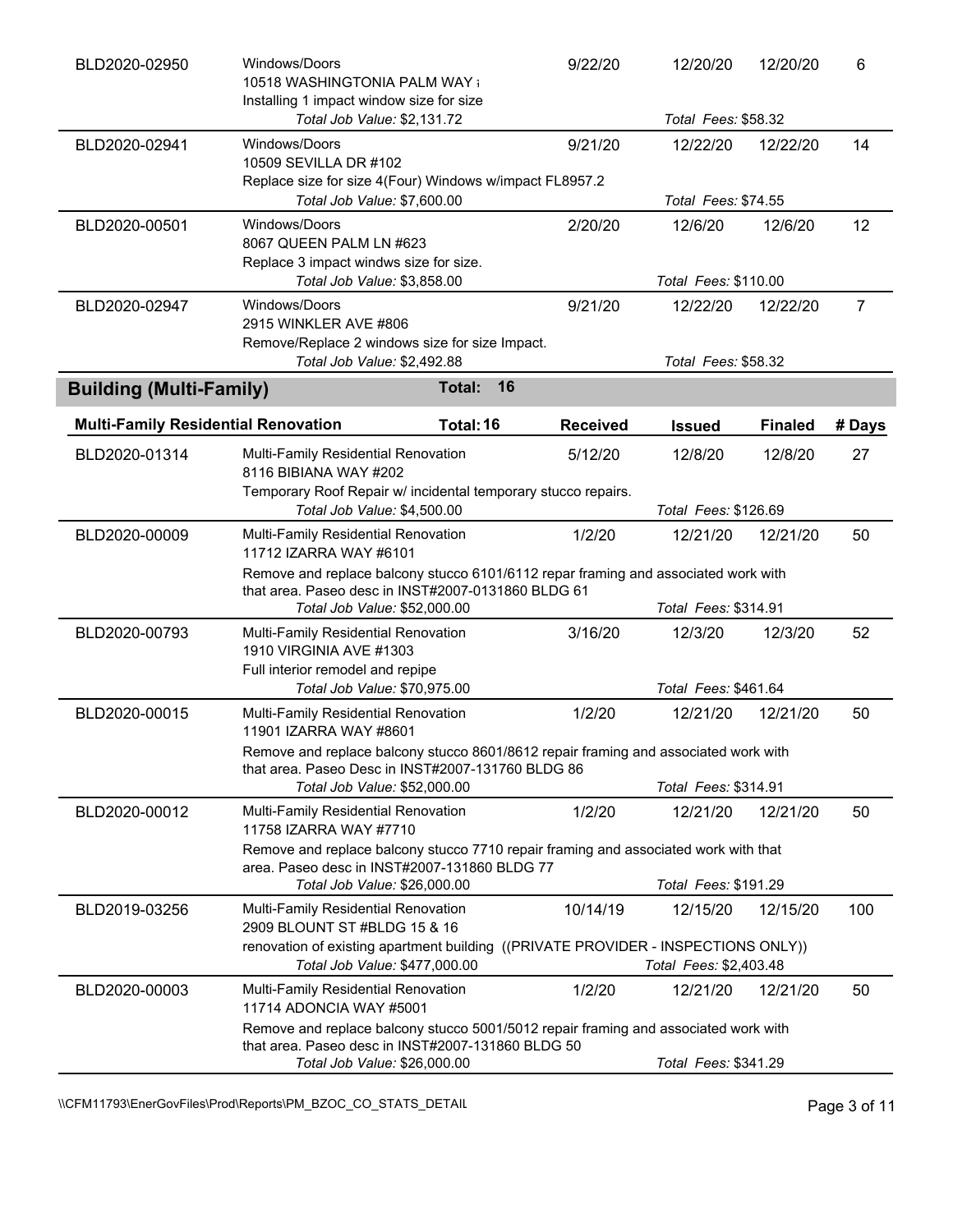| Roof/Re-Roof                               | Total: 8                                                                                                                                                                              |                 |                                   |                |        |
|--------------------------------------------|---------------------------------------------------------------------------------------------------------------------------------------------------------------------------------------|-----------------|-----------------------------------|----------------|--------|
| TRD2020-01901                              | Existing/Replace/Repair: Commercial<br>1469 COLONIAL BLVD ##120<br>LIKE FOR LIKE REPLACEMENT OF 125A MAIN BREAKER.<br>Total Job Value: \$275.00                                       | 7/6/20          | 12/22/20<br>Total Fees: \$31.88   | 12/22/20       | 24     |
| <b>Existing/Replace/Repair: Commercial</b> | Total: 1                                                                                                                                                                              | <b>Received</b> | <b>Issued</b>                     | <b>Finaled</b> | # Days |
| <b>Electrical</b>                          | $\overline{\mathbf{1}}$<br>Total:                                                                                                                                                     |                 |                                   |                |        |
|                                            | 2909 BLOUNT ST #BLDG 3 & 4<br>Renovation of existing apartment building. ((PRIVATE PROVIDER - INSPECTIONS ONLY))<br>Total Job Value: \$477,000.00                                     |                 | Total Fees: \$2,412.23            |                |        |
| BLD2019-03227                              | Total Job Value: \$8,090.50<br>Multi-Family Residential Renovation                                                                                                                    | 10/11/19        | Total Fees: \$107.72<br>12/15/20  | 12/15/20       | 103    |
|                                            | 1925 CLIFFORD ST #1102<br>Replace front entry door with like to like storm & fire rated door, Guest Bath Tub to shower<br>conversion, add light fixtures in guest closet.             |                 |                                   |                |        |
| BLD2020-02637                              | Renovation of existing apartment building. ((PRIVATE PROVIDER - INSPECTIONS ONLY))<br>Total Job Value: \$477,000.00<br>Multi-Family Residential Renovation                            | 8/26/20         | Total Fees: \$2,403.48<br>12/4/20 | 12/4/20        | 34     |
| BLD2019-03236                              | Multi-Family Residential Renovation<br>2909 BLOUNT ST #BLDG 17 & 18                                                                                                                   | 10/11/19        | 12/15/20                          | 12/15/20       | 104    |
|                                            | Remove and replace Stucco at Balcony location at 7601, repair framing, and associated<br>work with that area. Paseo Desc in INST #2007-131860 BLDG 76<br>Total Job Value: \$26,000.00 |                 | Total Fees: \$228.29              |                |        |
| BLD2019-03409                              | Multi-Family Residential Renovation<br>8697 OLINDA WAY #7601                                                                                                                          | 10/30/19        | 12/18/20                          | 12/17/20       | 69     |
|                                            | Remove and replace balcony stucco 8701/8712 repair framing and associated work with<br>that area. Paseo Desc in INST#2007-131860 BLDG 87<br>Total Job Value: \$52,000.00              |                 | Total Fees: \$314.91              |                |        |
| BLD2020-00011                              | Multi-Family Residential Renovation<br>11875 IZARRA WAY #8701                                                                                                                         | 1/2/20          | 12/21/20                          | 12/21/20       | 50     |
|                                            | Remove and replace balcony stucco 3601 repair framing and associated work with that<br>area. Paseo Desc in inst #2007-131860<br>Total Job Value: \$26,000.00                          |                 | Total Fees: \$176.29              |                |        |
| BLD2019-03422                              | Multi-Family Residential Renovation<br>8421 OLINDA WAY #3601                                                                                                                          | 10/30/19        | 12/21/20                          | 12/21/20       | 86     |
|                                            | Remove and replace balcony stucco 7801 repair framing and associated work with that<br>area. Paseo desc in INST #2007-131860 BLDG 78<br>Total Job Value: \$26,000.00                  |                 | Total Fees: \$191.29              |                |        |
| BLD2020-00007                              | Multi-Family Residential Renovation<br>11736 IZARRA WAY #7801                                                                                                                         | 1/2/20          | 12/21/20                          | 12/21/20       | 50     |
|                                            | Remove and replace balcony stucco 4701/4712 repair framing and associated work with<br>that area. Paseo desc in INST. #2007-0131860 BLDG 47<br>Total Job Value: \$52,000.00           |                 | Total Fees: \$314.91              |                |        |
| BLD2020-00010                              | Multi-Family Residential Renovation<br>11796 Paseo Grande BLVD #4701                                                                                                                  | 1/2/20          | 12/21/20                          | 12/21/20       | 50     |
|                                            | Remove and replace balcony stucco 5801/5812 repair framing and associated work with<br>that area. Paseo desc in INST#2007-131860 BLDG 58<br>Total Job Value: \$26,000.00              |                 | Total Fees: \$191.29              |                |        |
| BLD2020-00013                              | Multi-Family Residential Renovation<br>11296 Paseo Grande BLVD #5801                                                                                                                  | 1/2/20          | 12/21/20                          | 12/21/20       | 50     |

\\CFM11793\EnerGovFiles\Prod\Reports\PM\_BZOC\_CO\_STATS\_DETAIL\Public Page 4 of 11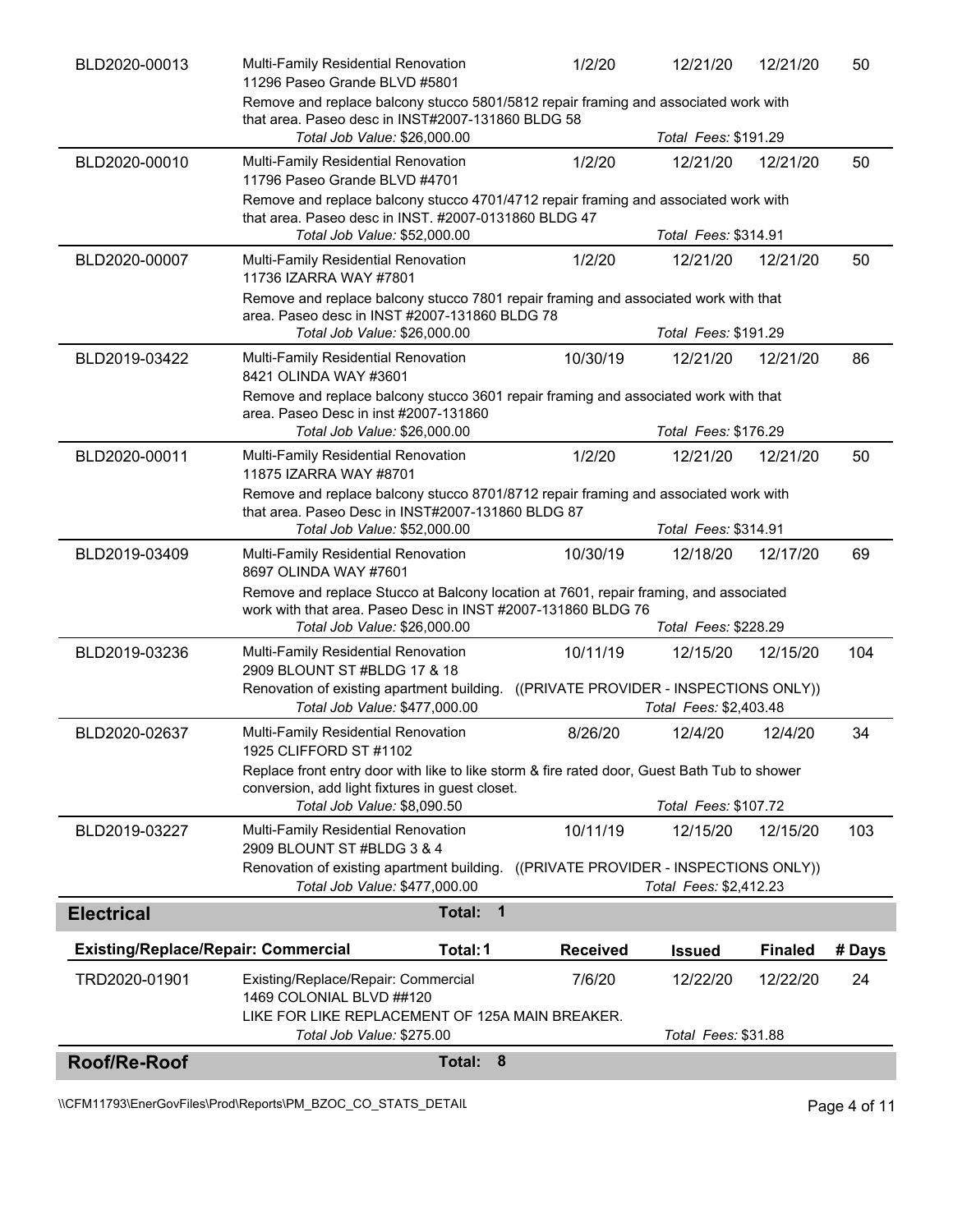| Re-Roof: 1&2 Family | Total: 8                                                                              | <b>Received</b>         | <b>Issued</b>              | <b>Finaled</b> | # Days         |
|---------------------|---------------------------------------------------------------------------------------|-------------------------|----------------------------|----------------|----------------|
| TRD2020-02578       | Re-Roof: 1&2 Family<br>9958 HORSE CREEK RD                                            | 9/14/20                 | 12/2/20                    | 12/2/20        | 1              |
|                     | Remove and Replace Tile Roof                                                          |                         |                            |                |                |
|                     | Total Job Value: \$48,500.00                                                          |                         | Total Fees: \$41.68        |                |                |
| TRD2020-02206       | Re-Roof: 1&2 Family<br>8126 SILVER BIRCH WAY                                          | 7/28/20                 | 12/3/20                    | 12/3/20        | $\mathbf{1}$   |
|                     | Remove and Replace shingles with new.<br>Total Job Value: \$31,071.02                 |                         | Total Fees: \$42.87        |                |                |
|                     |                                                                                       |                         |                            |                |                |
| TRD2020-02102       | Re-Roof: 1&2 Family<br>9229 INDEPENDENCE WAY<br>RE-ROOF                               | 7/20/20                 | 12/21/20                   | 10/7/20        | $\mathbf{1}$   |
|                     | Total Job Value: \$57,780.00                                                          |                         | Total Fees: \$54.00        |                |                |
| TRD-001164-2020     | Re-Roof: 1&2 Family<br>4123 WOODSIDE AVE                                              | 11/23/20                | 12/23/20                   | 12/23/20       | 10             |
|                     | Tear off & reroof shingle 18 SQ. Two small flat sections, total 5 SQ                  |                         |                            |                |                |
|                     | Total Job Value: \$7,400.00                                                           |                         | Total Fees: \$37.50        |                |                |
| TRD2020-02676       | Re-Roof: 1&2 Family<br>8236 PROVENCIA CT                                              | 9/24/20                 | 12/21/20                   | 12/21/20       | $\overline{4}$ |
|                     | Remove hurricane damaged tile and underlayment. Re-nail decking to code. Install self |                         |                            |                |                |
|                     | adhered underlayment and flasing. Install tie to manufacturers specifications         |                         |                            |                |                |
|                     | Total Job Value: \$65,400.00                                                          |                         | Total Fees: \$45.66        |                |                |
| TRD-000088-2020     | Re-Roof: 1&2 Family<br>9304 INDEPENDENCE WAY                                          | 10/26/20                | 12/23/20                   | 12/23/20       | $\mathbf 0$    |
|                     | Remove and replace roof to metal tiles.                                               |                         |                            |                |                |
|                     | Total Job Value: \$55,000.00                                                          |                         | <b>Total Fees: \$36.12</b> |                |                |
| TRD-000072-2020     | Re-Roof: 1&2 Family<br>320 VAN BUREN ST                                               | 10/26/20                | 12/18/20                   | 12/18/20       | 14             |
|                     | Tear off existing roof. Haul away debris. Replace with 3 dimensional shingles         |                         |                            |                |                |
|                     | Total Job Value: \$13,500.00                                                          |                         | Total Fees: \$38.25        |                |                |
| TRD2020-01513       | Re-Roof: 1&2 Family<br>4867 DELEON ST                                                 | 5/28/20                 | 12/14/20                   | 12/14/20       | 5              |
|                     | Re-roof shingle to shingle                                                            |                         |                            |                |                |
|                     | Total Job Value: \$21,120.93                                                          |                         | Total Fees: \$38.25        |                |                |
|                     |                                                                                       | <b>Total Job Value:</b> | \$3,110,540.26             |                |                |
|                     | <b>Certificate of Completion</b>                                                      |                         |                            |                |                |
|                     |                                                                                       | <b>Total Fees:</b>      | \$20,297.33                |                |                |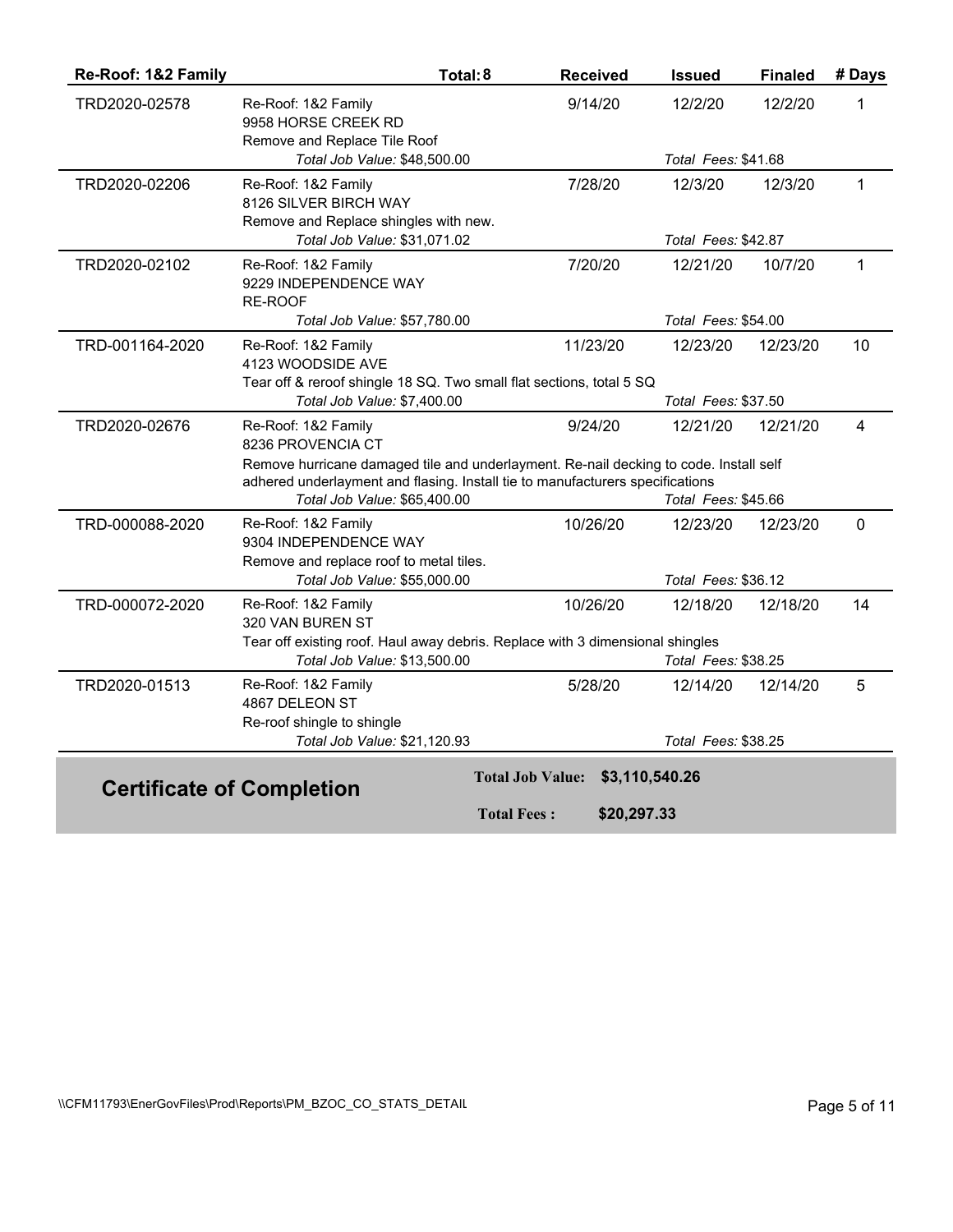## **Certificate of Occupancy Total: 62**

| <b>Building (1&amp;2 Family)</b> |                                                                                                                                    | Total:<br>55 |                 |                         |                |              |
|----------------------------------|------------------------------------------------------------------------------------------------------------------------------------|--------------|-----------------|-------------------------|----------------|--------------|
| <b>Single Family - New</b>       |                                                                                                                                    | Total: 47    | <b>Received</b> | <b>Issued</b>           | <b>Finaled</b> | # Days       |
| BLD2020-01238                    | Single Family - New<br>11888 ARBOR TRACE DR<br>Contstruction of a single family residence SHUTTERS                                 |              | 5/5/20          | 12/30/20                | 12/30/20       | 28           |
|                                  | Total Job Value: \$321,947.00                                                                                                      |              |                 | Total Fees: \$10,228.90 |                |              |
| BLD2020-01239                    | Single Family - New<br>11944 ARBOR TRACE DR<br>Construction of a single family residence SHUTTERS<br>Total Job Value: \$321,947.00 |              | 5/5/20          | 12/23/20                | 12/23/20       | 28           |
|                                  |                                                                                                                                    |              |                 | Total Fees: \$10,313.33 |                |              |
| BLD2020-02077                    | Single Family - New<br>11403 TIVERTON TRCE<br>Construction of a new single family home SHUTTERS                                    |              | 7/15/20         | 12/8/20                 | 12/8/20        | 13           |
|                                  | Total Job Value: \$350,113.00                                                                                                      |              |                 | Total Fees: \$10,337.41 |                |              |
| BLD2020-02136                    | Single Family - New<br>3306 HIGHLAND AVE<br>Detached craft room with bathroom                                                      |              | 7/17/20         | 12/18/20                | 12/18/20       | 10           |
|                                  | Total Job Value: \$29,390.00                                                                                                       |              |                 | Total Fees: \$174.33    |                |              |
| BLD2020-00993                    | Single Family - New<br>11500 FOXBRIAR LN<br>New Construction lot #656 (455-R) Impact glass                                         |              | 4/6/20          | 12/3/20                 | 12/3/20        | 39           |
|                                  | Total Job Value: \$496,330.00                                                                                                      |              |                 | Total Fees: \$14,245.80 |                |              |
| BLD2020-01404                    | Single Family - New<br>4319 TEABERRY LN<br>CONSTRUCTION OF A SINGLE FAMILY RESIDENCE SHUTTERS                                      |              | 5/19/20         | 12/29/20                | 12/29/20       | 14           |
|                                  | Total Job Value: \$315,702.00                                                                                                      |              |                 | Total Fees: \$10,567.38 |                |              |
| BLD2019-02566                    | Single Family - New<br>2881 ROYAL GARDENS AVE                                                                                      |              | 8/13/19         | 12/16/20                | 12/16/20       | 23           |
|                                  | New construction of a single family home with non impact windows and doors<br>Total Job Value: \$446,648.00                        |              |                 | Total Fees: \$17,072.13 |                |              |
| BLD2020-00824                    | Single Family - New<br>11401 BATTERSEA PL                                                                                          |              | 3/19/20         | 12/3/20                 | 12/3/20        | 11           |
|                                  | Construction of new Single Family Home. IMPACT GLASS                                                                               |              |                 | Total Fees: \$11,300.99 |                |              |
|                                  | Total Job Value: \$571,521.00                                                                                                      |              |                 |                         |                |              |
| BLD2020-00465                    | Single Family - New<br>12047 WESTMORELAND WAY<br>Construction of a New Single Family Home. LOT #1064                               |              | 2/18/20         | 12/3/20                 | 12/3/20        | 15           |
|                                  | Total Job Value: \$248,057.00                                                                                                      |              |                 | Total Fees: \$9,879.68  |                |              |
| BLD2019-03722                    | Single Family - New<br>612 MARSH AVE<br>New single family CBS Block Home with Impact Windows.                                      |              | 11/27/19        | 12/18/20                | 12/18/20       | 63           |
|                                  | Total Job Value: \$196,688.00                                                                                                      |              |                 | Total Fees: \$1,391.70  |                |              |
| BLD2020-01055                    | Single Family - New<br>11533 FOXBRIAR LN                                                                                           |              | 4/14/20         | 12/3/20                 | 12/3/20        | 42           |
|                                  | New construction Lot# 614 (452-Left) SHUTTERS<br>Total Job Value: \$359,543.00                                                     |              |                 | Total Fees: \$13,026.16 |                |              |
| BLD2020-01534                    | Single Family - New<br>3306 HIGHLAND AVE<br>New single family home IMPACT GLASS                                                    |              | 5/29/20         | 12/18/20                | 12/18/20       | 26           |
|                                  | \\CFM11793\EnerGovFiles\Prod\Reports\PM_BZOC_CO_STATS_DETAIL                                                                       |              |                 |                         |                | Page 6 of 11 |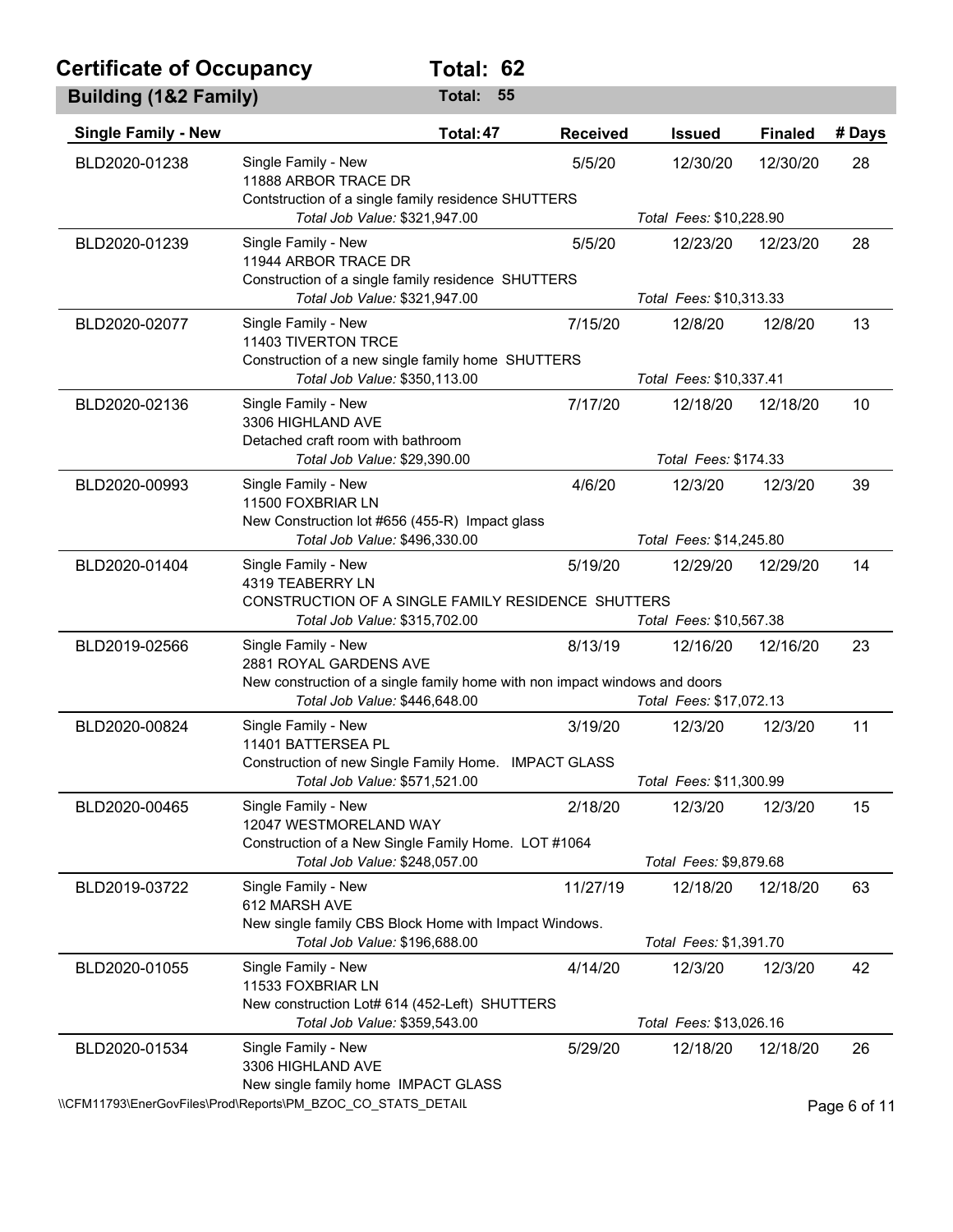|               | Total Job Value: \$231,449.00                                                                               |          | Total Fees: \$1,648.29  |          |     |
|---------------|-------------------------------------------------------------------------------------------------------------|----------|-------------------------|----------|-----|
| BLD2020-01243 | Single Family - New<br>11870 HICKORY ESTATE CIR CIR<br>Construction of a single family residence SHUTTERS   | 5/5/20   | 12/16/20                | 12/16/20 | 28  |
|               | Total Job Value: \$403,628.00                                                                               |          | Total Fees: \$10,630.91 |          |     |
| BLD2019-03655 | Single Family - New<br>3856 BELMONT ST                                                                      | 11/19/19 | 12/21/20                | 12/21/20 | 38  |
|               | New construction Single Family with IMPACT Windows.<br>Total Job Value: \$196,288.00                        |          | Total Fees: \$2,831.93  |          |     |
| BLD2020-00837 | Single Family - New<br>11936 ARBOR TRACE DR<br>Construction of a Single Family Residence. LOTJ014 SHUTTERS  | 3/20/20  | 12/23/20                | 12/23/20 | 74  |
|               | Total Job Value: \$315,702.00                                                                               |          | Total Fees: \$10,305.60 |          |     |
| BLD2019-02823 | Single Family - New<br>10123 CHESAPEAKE BAY DR<br>New construction lot #401 (507-L).SHUTTERS                | 9/5/19   | 12/3/20                 | 12/3/20  | 258 |
|               | Total Job Value: \$615,117.00                                                                               |          | Total Fees: \$14,502.59 |          |     |
| BLD2020-01113 | Single Family - New<br>11575 RIVERSTONE LN<br>New construction Lot # 639 (452-Right) IMPACT GLASS           | 4/20/20  | 12/23/20                | 12/23/20 | 45  |
|               | Total Job Value: \$359,543.00                                                                               |          | Total Fees: \$12,827.60 |          |     |
| BLD2020-00423 | Single Family - New<br>10052 SPICEBUSH LN                                                                   | 2/13/20  | 12/9/20                 | 12/9/20  | 76  |
|               | New Construction LOT# 485 (509-right)<br>Total Job Value: \$542,307.00                                      |          | Total Fees: \$13,125.29 |          |     |
| BLD2020-02334 | Single Family - New<br>4701 IMPERIAL EAGLE LN LN                                                            | 8/2/20   | 12/22/20                | 12/22/20 | 9   |
|               | Construction of a New Single Family Home. SHUTTERS<br>Total Job Value: \$346,439.00                         |          | Total Fees: \$8,534.25  |          |     |
| BLD2020-01900 | Single Family - New<br>11857 CLIFTON TER                                                                    | 6/29/20  | 12/7/20                 | 12/7/20  | 15  |
|               | Construction of a New Sigle Family Home. LOT#941 SHUTTERS<br>Total Job Value: \$353,664.00                  |          | Total Fees: \$10,363.16 |          |     |
| BLD2020-02257 | Single Family - New<br>4033 SPOTTED EAGLE WAY                                                               | 7/27/20  | 12/18/20                | 12/18/20 | 9   |
|               | Construction of a Single Family Home IMPACT GLASS<br>Total Job Value: \$471,471.00                          |          | Total Fees: \$8,950.35  |          |     |
| BLD2020-01622 | Single Family - New<br>11955 ARBOR TRACE DR                                                                 | 6/5/20   | 12/18/20                | 12/18/20 | 34  |
|               | Construction of a Single Family Residence (Lot L009) SHUTTERS<br>Total Job Value: \$358,073.00              |          | Total Fees: \$10,463.18 |          |     |
| BLD2020-01700 | Single Family - New<br>3046 BIRCHIN LN                                                                      | 6/11/20  | 12/21/20                | 12/21/20 | 12  |
|               | new construction of a single family home with non impact windows and doors<br>Total Job Value: \$274,065.00 |          | Total Fees: \$15,285.28 |          |     |
| BLD2020-00585 | Single Family - New<br>11932 ARBOR TRACE DR<br>Construction of a Single Family Residence.                   | 2/27/20  | 12/7/20                 | 12/7/20  | 96  |
|               | Total Job Value: \$358,073.00                                                                               |          | Total Fees: \$10,376.83 |          |     |
| BLD2020-01797 | Single Family - New<br>3934 SPOTTED EAGLE WAY                                                               | 6/18/20  | 12/3/20                 | 12/3/20  | 13  |

\\CFM11793\EnerGovFiles\Prod\Reports\PM\_BZOC\_CO\_STATS\_DETAIL\Public Page 7 of 11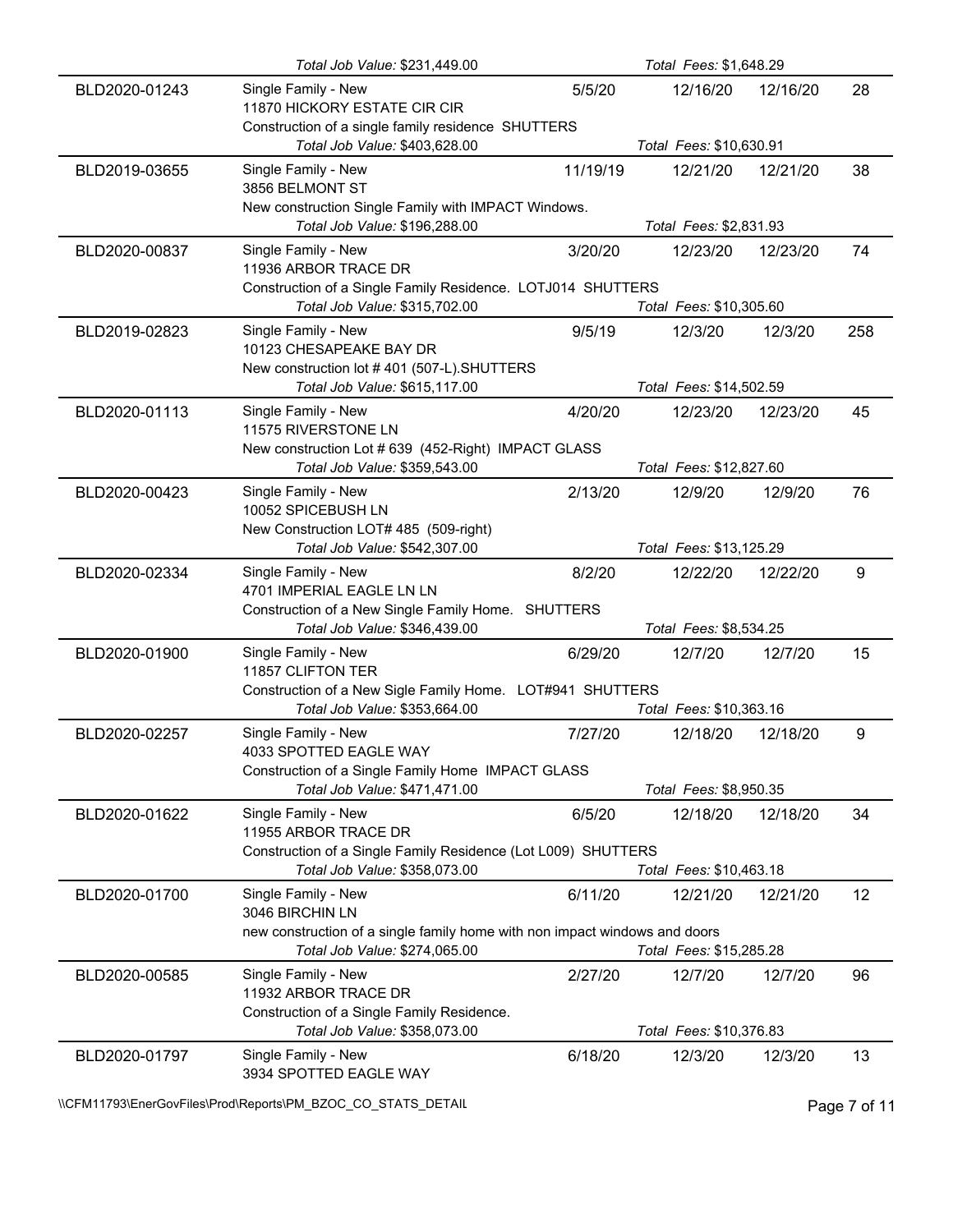|               | Construction of a new Single Family home<br>Total Job Value: \$323,049.00                                                       |          | Total Fees: \$8,480.00  |          |     |
|---------------|---------------------------------------------------------------------------------------------------------------------------------|----------|-------------------------|----------|-----|
| BLD2019-03724 | Single Family - New<br>3303 ARMSTRONG CT                                                                                        | 11/27/19 | 12/16/20                | 12/16/20 | 44  |
|               | New single family CBC Block Home with Impact Windows.<br>Total Job Value: \$196,688.00                                          |          | Total Fees: \$1,242.95  |          |     |
| BLD2020-01410 | Single Family - New<br>11489 TIVERTON TRCE                                                                                      | 5/19/20  | 12/16/20                | 12/16/20 | 10  |
|               | Construction of a Single Family Home. LOT 1283 SHUTTERS<br>Total Job Value: \$485,309.00                                        |          | Total Fees: \$11,119.05 |          |     |
| BLD2019-03465 | Single Family - New                                                                                                             | 11/1/19  | 12/14/20                | 12/14/20 | 56  |
|               | 3309 ARMSTRONG CT<br>new construction CBS block with impact windows<br>Total Job Value: \$189,013.00                            |          | Total Fees: \$1,343.73  |          |     |
| BLD2020-01795 | Single Family - New                                                                                                             | 6/18/20  | 12/16/20                | 12/16/20 | 13  |
|               | 10828 MAITLAND WAY<br>Construction of a new Single Family H=home.                                                               |          |                         |          |     |
|               | Total Job Value: \$377,177.00                                                                                                   |          | Total Fees: \$10,738.30 |          |     |
| BLD2020-00401 | Single Family - New<br>11624 RIVERSTONE LN                                                                                      | 2/12/20  | 12/9/20                 | 12/9/20  | 125 |
|               | New Construction Lot #598 (452-L)<br>Total Job Value: \$355,960.00                                                              |          | Total Fees: \$12,751.23 |          |     |
| BLD2020-01240 | Single Family - New<br>11948 ARBOR TRACE DR                                                                                     | 5/5/20   | 12/15/20                | 12/15/20 | 28  |
|               | Construction of a single family residence SHUTTERS<br>Total Job Value: \$358,073.00                                             |          | Total Fees: \$10,417.74 |          |     |
| BLD2020-01107 | Single Family - New                                                                                                             | 4/20/20  | 12/15/20                | 12/15/20 | 14  |
|               | 11399 TIVERTON TRCE<br>Construction of a new single family home IMPACT GLASS                                                    |          |                         |          |     |
|               | Total Job Value: \$352,195.00                                                                                                   |          | Total Fees: \$10,579.76 |          |     |
| BLD2020-01054 | Single Family - New<br>11575 LAKEWOOD PRESERVE PL                                                                               | 4/14/20  | 12/3/20                 | 12/3/20  | 66  |
|               | new construction lot # 533 (452-left) SHUTTERS<br>Total Job Value: \$359,543.00                                                 |          | Total Fees: \$13,106.16 |          |     |
| BLD2020-01942 | Single Family - New<br>4113 SPOTTED EAGLE WAY                                                                                   | 7/2/20   | 12/22/20                | 12/22/20 | 12  |
|               | Construction of a New Single Family Home. IMPACT GLASS                                                                          |          |                         |          |     |
|               | Total Job Value: \$325,131.00                                                                                                   |          | Total Fees: \$8,408.77  |          |     |
| BLD2020-02289 | Single Family - New<br>4117 SPOTTED EAGLE WAY                                                                                   | 7/29/20  | 12/7/20                 | 12/7/20  | 12  |
|               | Construction of a New Single Family Home. LOT#132<br>Total Job Value: \$332,601.00                                              |          | Total Fees: \$8,312.25  |          |     |
| BLD2019-03574 | Single Family - New                                                                                                             | 11/14/19 | 12/8/20                 | 12/8/20  | 40  |
|               | 3069 BIRCHIN LN<br>New construction of a single family home with NON impact windows and doors.<br>Total Job Value: \$380,451.00 |          | Total Fees: \$15,554.59 |          |     |
| BLD2020-01100 | Single Family - New                                                                                                             | 4/20/20  | 12/23/20                | 12/23/20 | 14  |
|               | 11865 CLIFTON TER<br>Construction of a new single family home. SHUTTERS                                                         |          |                         |          |     |
|               | Total Job Value: \$352,195.00                                                                                                   |          | Total Fees: \$10,358.88 |          |     |
| BLD2020-02251 | Single Family - New                                                                                                             | 7/27/20  | 12/15/20                | 12/15/20 | 14  |

\\CFM11793\EnerGovFiles\Prod\Reports\PM\_BZOC\_CO\_STATS\_DETAIL\Public Page 8 of 11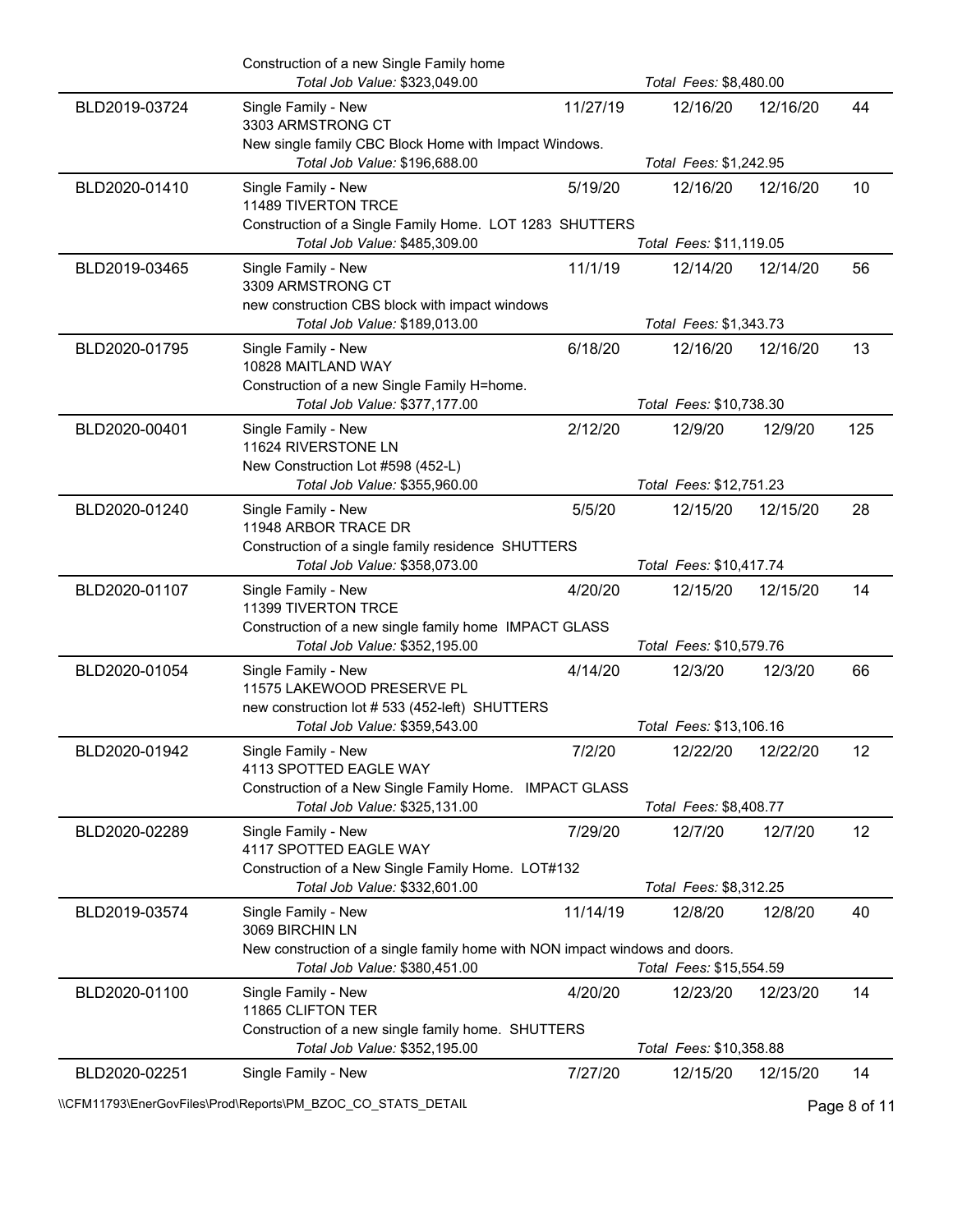|                                     | 11861 CLIFTON TER<br>Construction of new single family home IMPACT GLASS                                                     |                 |                         |                |                |
|-------------------------------------|------------------------------------------------------------------------------------------------------------------------------|-----------------|-------------------------|----------------|----------------|
|                                     | Total Job Value: \$352,317.00                                                                                                |                 | Total Fees: \$10,341.03 |                |                |
| BLD2020-02040                       | Single Family - New<br>3084 ROYAL GARDENS AVE                                                                                | 7/10/20         | 12/23/20                | 12/23/20       | 11             |
|                                     | New construction of a single family residential home with NON impact windows & doors.<br>Total Job Value: \$384,279.00       |                 | Total Fees: \$15,749.78 |                |                |
| BLD2020-01943                       | Single Family - New<br>4029 SPOTTED EAGLE WAY                                                                                | 7/2/20          | 12/8/20                 | 12/8/20        | 26             |
|                                     | Construction of a New Single Family Home. SHUTTERS<br>Total Job Value: \$441,958.00                                          |                 | Total Fees: \$8,727.17  |                |                |
| BLD2020-01242                       | Single Family - New<br>11866 HICKORY ESTATE CIR CIR<br>Construction of a single family residence SHUTTERS                    | 5/5/20          | 12/11/20                | 12/11/20       | 28             |
|                                     | Total Job Value: \$403,628.00                                                                                                |                 | Total Fees: \$10,634.43 |                |                |
| BLD2020-01396                       | Single Family - New<br>11873 HICKORY ESTATE CIR CIR<br>Construction of a Single Family Residence. LOT R007 SHUTTERS          | 5/19/20         | 12/10/20                | 12/10/20       | 14             |
|                                     | Total Job Value: \$403,628.00                                                                                                |                 | Total Fees: \$10,748.99 |                |                |
| BLD2020-01395                       | Single Family - New<br>11865 HICKORY ESTATE CIR CIR                                                                          | 5/19/20         | 12/30/20                | 12/30/20       | 14             |
|                                     | Construction of a Single Family Residence. LOT R009 SHUTTERS<br>Total Job Value: \$403,628.00                                |                 | Total Fees: \$10,548.99 |                |                |
| BLD2020-01637                       | Single Family - New<br>4265 BLUEGRASS DR                                                                                     | 6/8/20          | 12/9/20                 | 12/9/20        | 31             |
|                                     | Construction of a Single Family Residence. SHUTTERS<br>Total Job Value: \$321,947.00                                         |                 | Total Fees: \$10,494.60 |                |                |
| BLD2019-03706                       | Single Family - New<br>3312 ARMSTRONG CT                                                                                     | 11/26/19        | 12/16/20                | 12/16/20       | 31             |
|                                     | new single family CBS block home with impact windows<br>Total Job Value: \$196,288.00                                        |                 | Total Fees: \$1,359.87  |                |                |
| BLD2020-01422                       | Single Family - New<br>11436 TIVERTON TRCE                                                                                   | 5/20/20         | 12/22/20                | 12/22/20       | 15             |
|                                     | CONSTRUCTION OF A NEW SINGLE FAMILY HOME SHUTTERS<br>Total Job Value: \$485,309.00                                           |                 | Total Fees: \$11,422.73 |                |                |
| BLD2020-01426                       | Single Family - New                                                                                                          | 5/20/20         | 12/18/20                | 12/18/20       | 13             |
|                                     | 12051 WESTMORELAND WAY<br>construction of a new single family home SHUTTERS                                                  |                 |                         |                |                |
|                                     | Total Job Value: \$281,903.00                                                                                                |                 | Total Fees: \$10,081.36 |                |                |
| <b>Single Family Attached - New</b> | Total: 8                                                                                                                     | <b>Received</b> | <b>Issued</b>           | <b>Finaled</b> | # Days         |
| BLD2019-02812                       | Single Family Attached - New<br>11899 LAKEWOOD PRESERVE PL                                                                   | 9/4/19          | 12/21/20                | 12/21/20       | 140            |
|                                     | new construction lot 707 (35 left)<br>Total Job Value: \$337,168.04                                                          |                 | Total Fees: \$11,587.06 |                |                |
| BLD2020-01865                       | Single Family Attached - New<br>4173 BLOOMFIELD ST ST                                                                        | 6/25/20         | 12/3/20                 | 12/3/20        | $\overline{7}$ |
|                                     | new construction of a single family attached 2 unit villa with non impact windows and doors<br>Total Job Value: \$259,738.00 |                 | Total Fees: \$11,375.76 |                |                |
| BLD2020-00088                       | Single Family Attached - New<br>4240 LEMONGRASS DR                                                                           | 1/13/20         | 12/22/20                | 12/22/20       | 28             |

\\CFM11793\EnerGovFiles\Prod\Reports\PM\_BZOC\_CO\_STATS\_DETAIL\Public Page 9 of 11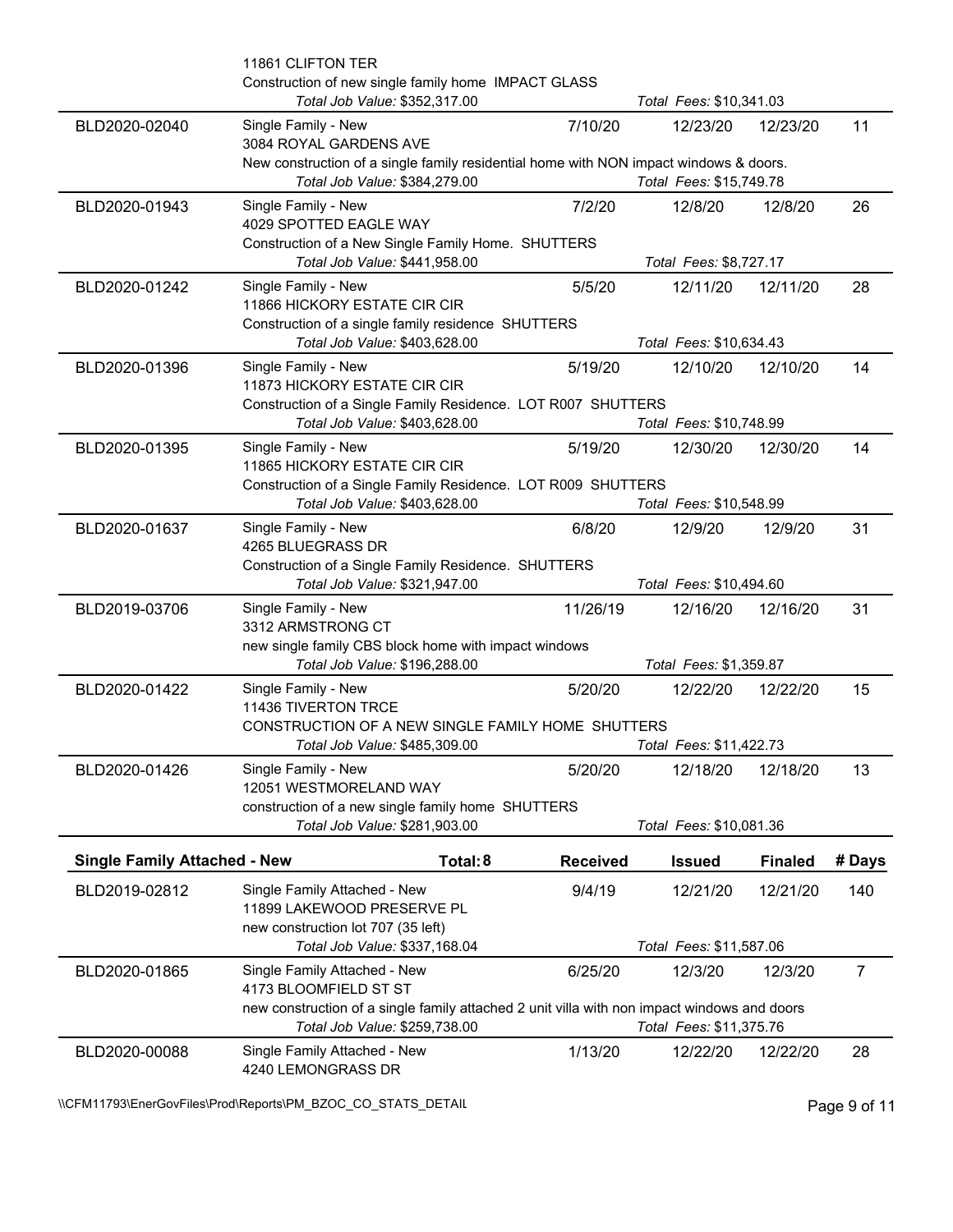|                                                  | construction of a single family residence SHUTTERS<br>Total Job Value: \$264,424.00                                                                |                                   |                 | Total Fees: \$7,442.89             |                |        |
|--------------------------------------------------|----------------------------------------------------------------------------------------------------------------------------------------------------|-----------------------------------|-----------------|------------------------------------|----------------|--------|
| BLD2020-00384                                    | Single Family Attached - New<br>4248 LEMONGRASS DR<br>Construction of a Single Family Residence<br>Total Job Value: \$239,934.00                   |                                   | 2/12/20         | 12/22/20<br>Total Fees: \$7,401.96 | 12/22/20       | 111    |
| BLD2020-00087                                    | Single Family Attached - New                                                                                                                       |                                   | 1/13/20         | 12/22/20                           | 12/22/20       | 28     |
|                                                  | 4244 LEMONGRASS DR<br>construction of a single family residence SHUTTERS                                                                           |                                   |                 |                                    |                |        |
|                                                  | Total Job Value: \$261,151.00                                                                                                                      |                                   |                 | Total Fees: \$7,430.95             |                |        |
| BLD2020-01816                                    | Single Family Attached - New<br>4165 BLOOMFIELD ST ST<br>New Construction of a single family attached 2 unit villa with NON impact windows & doors |                                   | 6/19/20         | 12/22/20                           | 12/22/20       | 6      |
|                                                  | Total Job Value: \$259,738.00                                                                                                                      |                                   |                 | Total Fees: \$11,525.76            |                |        |
| BLD2020-00383                                    | Single Family Attached - New<br>4252 LEMONGRASS DR<br>New construction of a single family residence                                                |                                   | 2/12/20         | 12/22/20                           | 12/22/20       | 111    |
|                                                  | Total Job Value: \$236,660.00                                                                                                                      |                                   |                 | Total Fees: \$7,390.02             |                |        |
| BLD2019-02803                                    | Single Family Attached - New<br>11905 LAKEWOOD PRESERVE PL<br>New construction Lot #708 (35-Right) SHUTTERS                                        |                                   | 9/4/19          | 12/21/20                           | 12/21/20       | 140    |
|                                                  | Total Job Value: \$337,164.04                                                                                                                      |                                   |                 | Total Fees: \$11,073.17            |                |        |
| <b>Building (Commercial)</b>                     |                                                                                                                                                    | $\overline{\mathbf{4}}$<br>Total: |                 |                                    |                |        |
| <b>Commercial Addition</b>                       |                                                                                                                                                    | Total: 1                          | <b>Received</b> | <b>Issued</b>                      | <b>Finaled</b> | # Days |
| BLD2020-01008                                    | <b>Commercial Addition</b><br>9377 LAREDO AVE<br>install loading dock shelters                                                                     |                                   | 4/8/20          | 12/9/20                            | 12/9/20        | 27     |
|                                                  | Total Job Value: \$25,000.00                                                                                                                       |                                   |                 | Total Fees: \$256.53               |                |        |
| <b>Commercial New Construction</b>               |                                                                                                                                                    | Total: 2                          | <b>Received</b> | <b>Issued</b>                      | <b>Finaled</b> | # Days |
| BLD2018-03529                                    | <b>Commercial New Construction</b><br>10966 LEGACY GATEWAY CIR #- M/                                                                               |                                   | 10/29/18        | 12/8/20                            | 12/8/20        | 540    |
|                                                  | Construction of new dog spa/maintenance building for Gateway project<br>((PRIVATE PROVIDER- INSPECTIONS ONLY))                                     |                                   |                 |                                    |                |        |
|                                                  | Total Job Value: \$100,000.00                                                                                                                      |                                   |                 | Total Fees: \$12,307.65            |                |        |
| BLD2020-00329                                    | <b>Commercial New Construction</b><br>2231 FLINT DR                                                                                                |                                   | 2/5/20          | 12/21/20                           | 12/21/20       | 49     |
|                                                  | New 40'x60' pemb storage building (to replace demolished 4230 sf building)<br>Total Job Value: \$130,000.00                                        |                                   |                 | Total Fees: \$1,216.09             |                |        |
| Garage/Carport                                   |                                                                                                                                                    | Total: 1                          | <b>Received</b> | <b>Issued</b>                      | <b>Finaled</b> | # Days |
| BLD2018-01826                                    | Garage/Carport<br>4771 MIRAGE BAY CIR #- GARAGE                                                                                                    |                                   | 6/1/18          | 12/10/20                           | 12/10/20       | 224    |
|                                                  | Rental apartment community with accesory buildings ((PDOX)) ** Garage 1**<br>Total Job Value: \$100,516.00                                         |                                   |                 | Total Fees: \$2,454.89             |                |        |
| <b>Building (Multi-Family)</b>                   |                                                                                                                                                    | $\mathbf{3}$<br>Total:            |                 |                                    |                |        |
| <b>Multi-Family Residential New Construction</b> |                                                                                                                                                    | Total: 3                          | <b>Received</b> | <b>Issued</b>                      | <b>Finaled</b> | # Days |
|                                                  |                                                                                                                                                    |                                   |                 |                                    |                |        |
| BLD2019-00728                                    | <b>Multi-Family Residential New Construction</b><br>4800 WINDSOR LANDING DR                                                                        |                                   | 3/4/19          | 12/15/20                           | 12/15/20       | 304    |